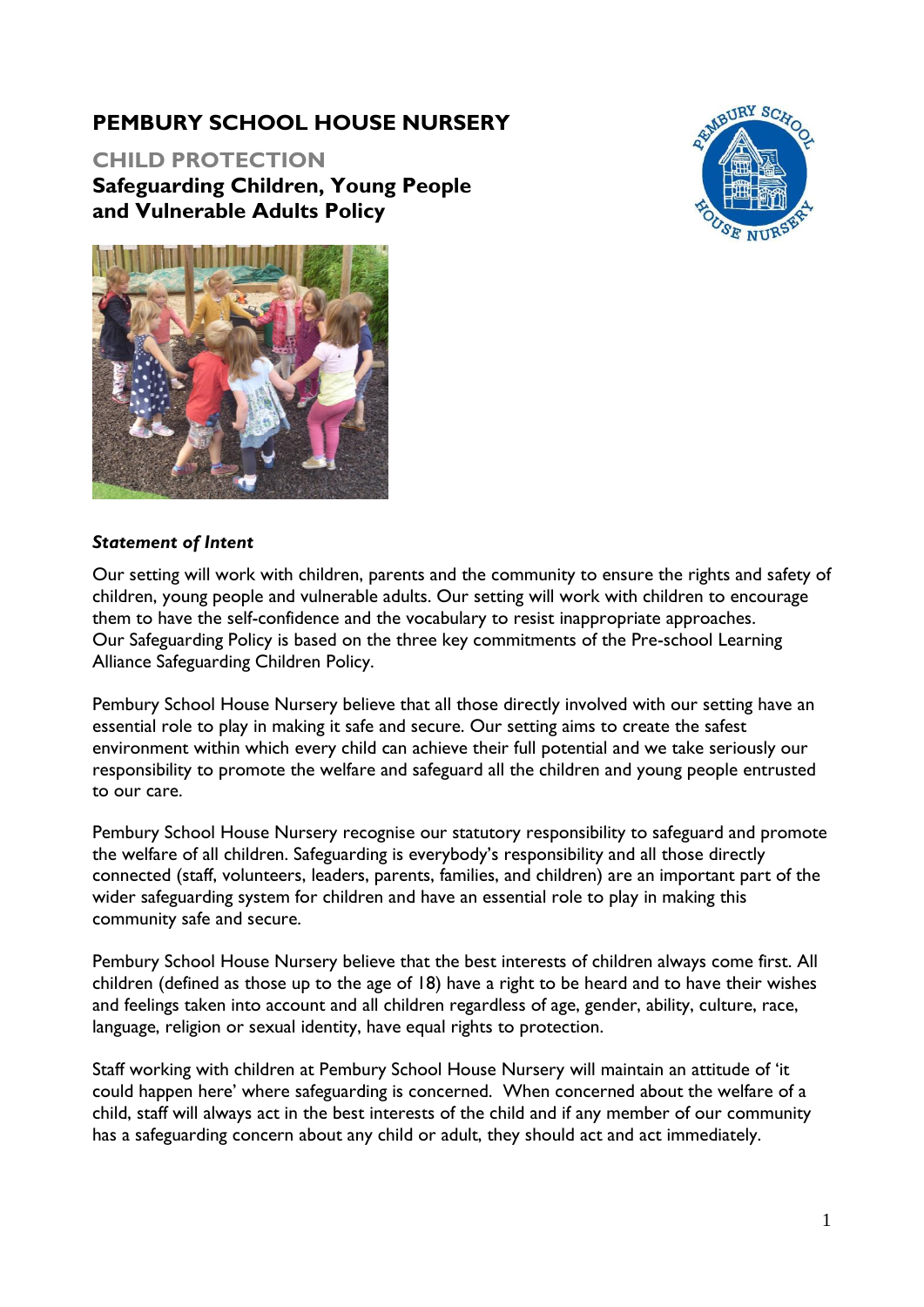# *Procedures*

## *Key commitment 1*

- We are committed to building a 'culture of safety' in which children, young people and vulnerable adults are protected from abuse and harm in all areas of our service delivery.
- Our DSL (Designated Safeguarding Lead) who co-ordinates child, young person and vulnerable adult protection issues is Kelly Marsh.
- When the setting is open but the designated person is not on site, Victoria Tracey deputy is available for staff to discuss safeguarding concerns.
- Our designated officer (a member of the management team) who oversees this work is Kelly Marsh.
- **•** The designated person and the suitably trained deputy ensure they have relevant links with statutory and voluntary organisations with regard to safeguarding.
- The designated person and deputy understands LSP (Local Safeguarding Partnership) safeguarding procedures, attends relevant LSCB (Local Safeguarding Children's Board) training.

# **It is the role of the DSL to:**

- Act as the central contact point for all staff to discuss any safeguarding concerns
- Maintain a confidential recording system for safeguarding and child protection concerns
- Coordinate safeguarding action for individual children
- When supporting children with a social worker or looked after children, the DSL should have the details of the child's social worker and will liaise closely with them to best support the child's needs and share information.
- Liaising with other agencies and professionals in line with Keeping Children Safe in Education (2021) and Working Together to Safeguard Children (2018).
- Ensuring that locally established procedures as put in place by the three safeguarding partners as part of the Kent Safeguarding Children Multi-Agency Partnership procedures (KSCMP), including referrals, are followed, as necessary.
- Representing, or ensure the setting is appropriately represented at multi-agency safeguarding meetings (including child protection conferences)
- Managing and monitoring the setting role in any multi-agency plan for a child.
- Being available during setting hours for staff to discuss any safeguarding concerns and ensuring adequate and appropriate DSL cover arrangements in response to any closures and out of hours and/or out of term activities.
- Ensuring all staff access appropriate safeguarding training and relevant updates in line with the recommendations within EYFS 2021.
- The DSL will undergo appropriate and specific training to provide them with the knowledge and skills required to carry out their role. Deputy DSLs will be trained to the same standard as the DSL. The DSLs training will be updated formally at least every two years, but their knowledge and skills will be updated through a variety of methods at regular intervals and at least annually.
- We ensure all staff are aware and understand our safeguarding policies and procedures and that parents are made aware of them too.
- All staff are kept up-to-date with their knowledge of safeguarding issues, are alert to potential indicators and signs of abuse and neglect and understand their professional duty to ensure safeguarding and child protection concerns are reported to the local authority children's social care team or the NSPCC. They receive updates on safeguarding at least annually.
- All staff are confident to ask questions in relation to any safeguarding concerns and know not to just take things at face value but can be respectfully sceptical.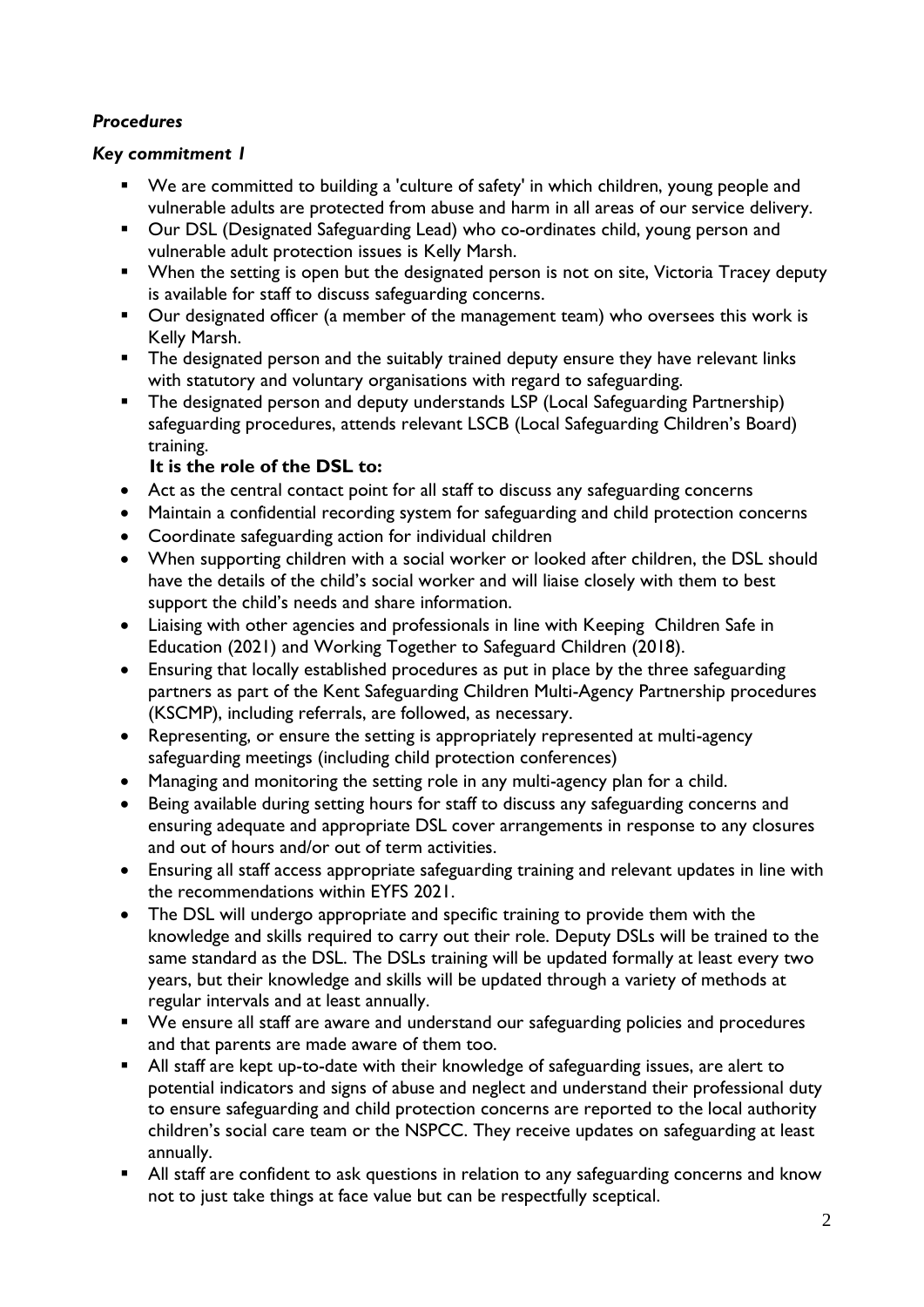- All staff understand the principles of Early Help (as defined in *Working Together to Safeguard Children*, 2018) and are able to identify those children and families who may be in need of Early Help and enable them to access it.
- All staff understand the thresholds of significant harm and understand how to access services for families, including for those families who are below the threshold for significant harm, according to arrangements published by the LSP or safeguarding partners in areas where the safeguarding partners have replaced the LSP.
- All staff understand their responsibilities under the General Data Protection Regulation (GDPR) and the Data Protection Act 2018, and understand relevant safeguarding legislation, statutory requirements and LSP requirements and ensure that any information they may share about parents and their children with other agencies is shared appropriately and lawfully.
- We will support families to receive appropriate Early Help by sharing information with other agencies in accordance with statutory requirements and legislation.
- We will share information lawfully with safeguarding partners and other agencies where there are safeguarding concerns.
- We will be transparent about how we lawfully process data.
- All staff understand how to escalate their concerns in the event that they feel either the local authority and/or their own organisation has not acted adequately to safeguard and know how to follow local safeguarding procedures to resolve professional disputes between staff and organisations. (All of this information is displayed on out safeguarding notice board).
- Children have a key person to build a relationship with, and are supported to articulate any worries, concerns or complaints that they may have in an age appropriate way.
- Children have a right to:
- Feel safe, be listened to, and have their wishes and feelings taken into account.
- Confidently report abuse, knowing their concerns will be treated seriously, and knowing they can safely express their views and give feedback.
- Receive help from a trusted adult.
- Adequate and appropriate staffing resources are provided to meet the needs of children.
- Enhanced Data Barring Service checks are carried out for staff and volunteers prior to their post being confirmed, to ensure that no disqualified person or unsuitable person works at the setting or has access to the children.
- Volunteers must:
	- o be aged 17 or over;
	- o be considered competent and responsible;
	- o receive a robust induction and regular supervisory meetings;
	- o be familiar with all the settings policies and procedures;
	- o be fully checked for suitability.
- **E** Information is recorded about staff qualifications, and the identity checks and vetting processes that have been completed including:
- The criminal records disclosure reference number; The date the disclosure was obtained; and details of who obtained it.
- All staff and volunteers are informed that they are expected to disclose any convictions, cautions, court orders or reprimands and warnings which may affect their suitability to work with children (whether received before or during their employment with us).
- **EXECT:** Staff receive regular supervisions, which include discussion of any safeguarding issues, and their performance and learning needs are reviewed regularly.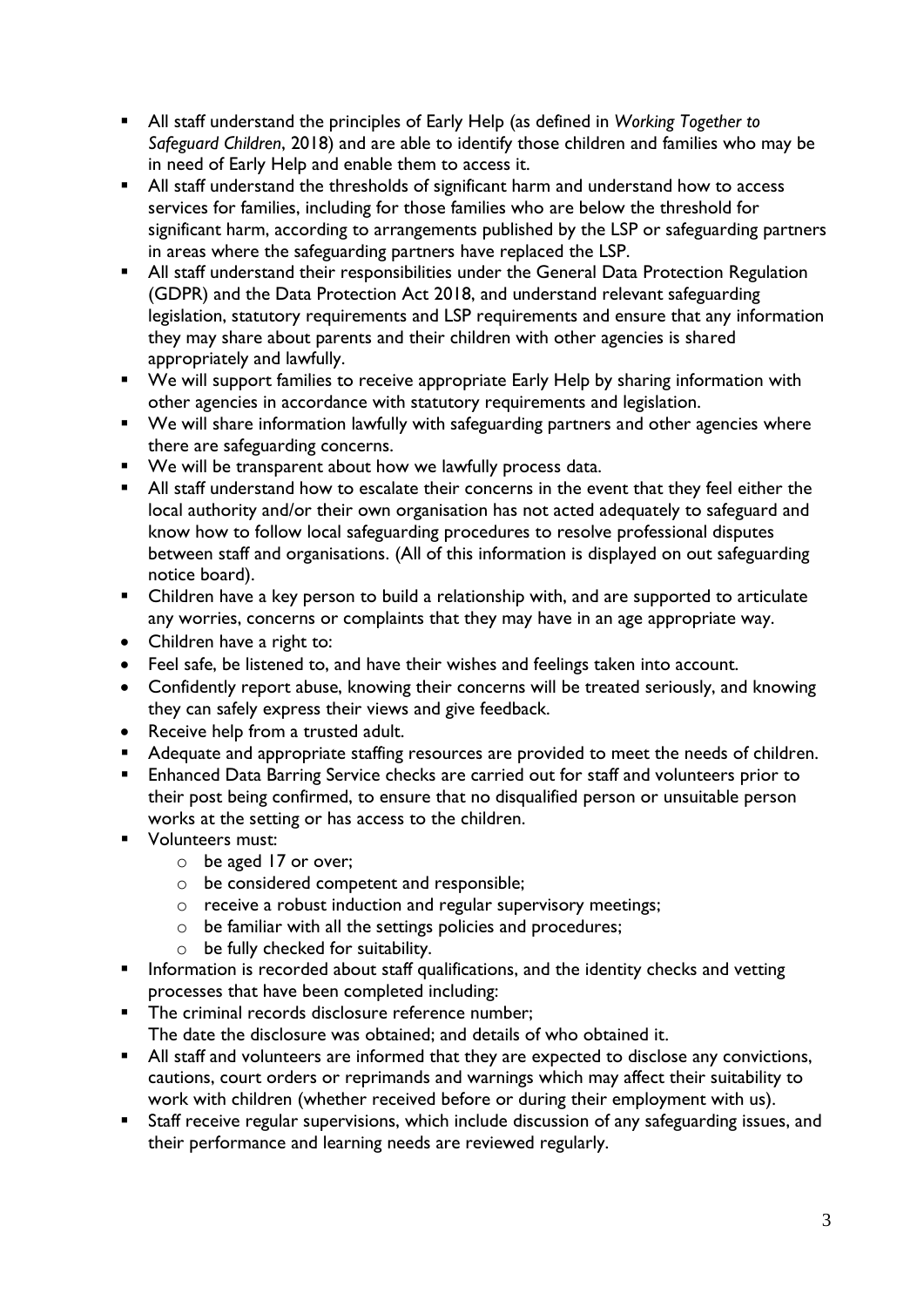- We notify the Disclosure and Barring Service of any person who is dismissed from our employment, or resigns in circumstances that would otherwise have led to dismissal for reasons of a child protection concern.
- **•** Procedures are in place to record the details of visitors to the setting.
- Security steps are taken to ensure that we have control over who comes into the setting so that no unauthorised person has unsupervised access to the children.
- Steps are taken to ensure children are not photographed or filmed on video for any other purpose than to record their development or their participation in events organised by us. Parents sign a consent form and have access to records holding visual images of their child upon request. Staff do not use personal cameras or filming equipment to record images.
- Mobile phones, cameras or other personal devices that have the ability to record children are not used where children are present.
- **EXECT** Smart watches Smart watches may only be worn into the room in the presence of children if their Bluetooth and internet connectivity is restricted, via airplane mode or turning the functions off manually. Staff understand they may not use their watch to receive calls or check messages as this creates a distraction with the potential to be dangerous. Staff are also vigilant of others checking their watches and are expected to report any personal use of smart watches during the day to management. Staff must not use their watch to access photographs or content as children may be exposed to inappropriate images. Staff are also aware that they must not use their smart watches to take photos or voice recordings on their phone using the watch to operate this and are aware that the rules of GDPR prevent voice recording or photographs being taken without the person's express consent. Where the ongoing technological advances with smart watches occur, the Nursery reserves the right to request the member of staff to remove their smart watch completely, for instance if it were to become capable of taking photographs. Wherever possible the Nursery advises staff to avoid wearing a smart watch at work as there is a chance of it being lost or damaged and the Nursery takes no responsibility for this occurrence.
- **•** The designated person in the setting has responsibility for ensuring that there is an adequate e-safety policy in place.
- We keep a written record of all complaints and concerns including details of how they were responded to.
- We ensure that robust risk assessments are completed, that they are seen and signed by all relevant staff and that they are regularly reviewed and updated, in line with our health and safety policy.
- **EXP** The designated officer will support the designated person to undertake their role adequately and offer advice, guidance, supervision and support.
- The designated person will inform the designated officer at the first opportunity of every significant safeguarding concern, however this should not delay any referrals being made to children's social care, or where appropriate, the LADO, Ofsted or RIDDOR.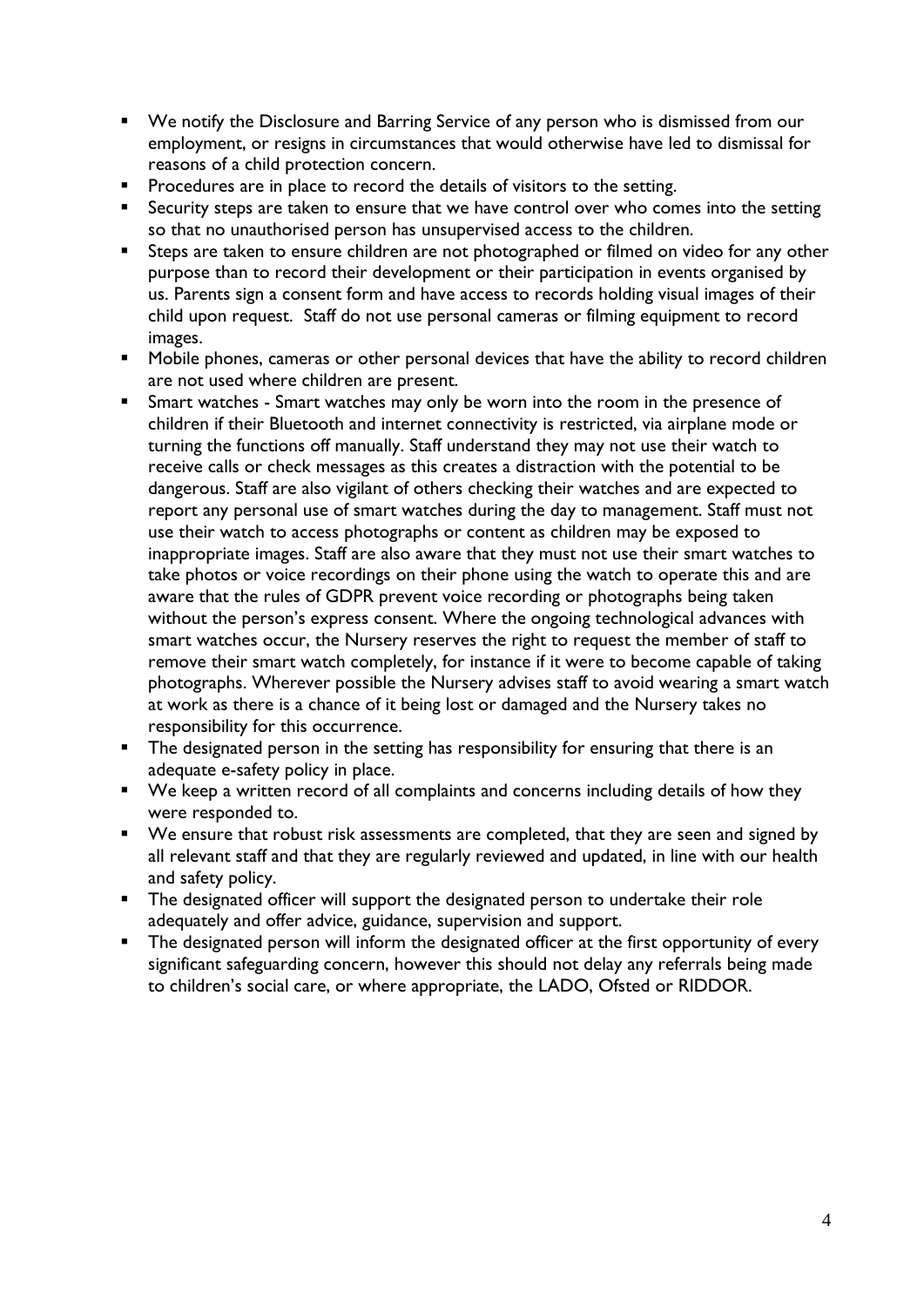# *Key commitment 2*

We are committed to responding promptly and appropriately to all incidents, allegations or concerns of abuse that may occur and to work with statutory agencies in accordance with the procedures that are set down in 'What to do if you're worried a child is being abused' (HMG, 2015) and the Care Act 2014.

## *Responding to suspicions of abuse*

- We acknowledge that abuse of children can take different forms physical, emotional, and sexual, as well as neglect.
- Pembury School House Nursery recognises that concerns may arise in many different contexts and can vary greatly in terms of their nature and seriousness. The indicators of child abuse and neglect can vary from child to child. Children develop and mature at different rates, so what appears to be worrying behaviour for a younger child might be normal for an older child. It is important to recognise that indicators of abuse and neglect do not automatically mean a child is being abused however all concerns should be taken seriously and will be explored by the DSL on a case-by-case basis.
- **E** Pembury School House Nursery recognises abuse, neglect, and safeguarding issues are rarely standalone events and cannot always be covered by one definition or one label alone. In many cases, multiple issues will overlap with one another; therefore staff will always be vigilant and always raise concerns with a DSL.
- Parental behaviours can indicate child abuse or neglect, so staff will be alert to parent-child interactions or concerning parental behaviours; this could include parents who are under the influence of drugs or alcohol or if there is a sudden change in their mental health.
- Children may report abuse happening to themselves, their peers or their family members. All reports made by children to staff will be taken seriously and will be responded to in line with this policy.
- Safeguarding incidents and/or behaviours can be associated with factors and risks outside the setting. Children can be at risk of abuse or exploitation in situations outside their families; extra-familial harms take a variety of different forms and children can be vulnerable to multiple harms including (but not limited to) sexual exploitation, criminal exploitation, sexual abuse, serious youth violence and county lines.
- **EXECT** Technology can be a significant component in many safeguarding and wellbeing issues. Children are at risk of abuse online as well as face to face and in many cases, abuse will take place concurrently via online channels and in daily life. Children can also abuse their peers online.
- By understanding the indicators or abuse and neglect, we can respond to problems as early as possible and provide the right support and services for the child and their family. All members of staff are expected to be aware of and follow this approach if they are concerned about a child:
- In all cases, if staff are unsure, they will always speak to the DSL (or the deputy DSL).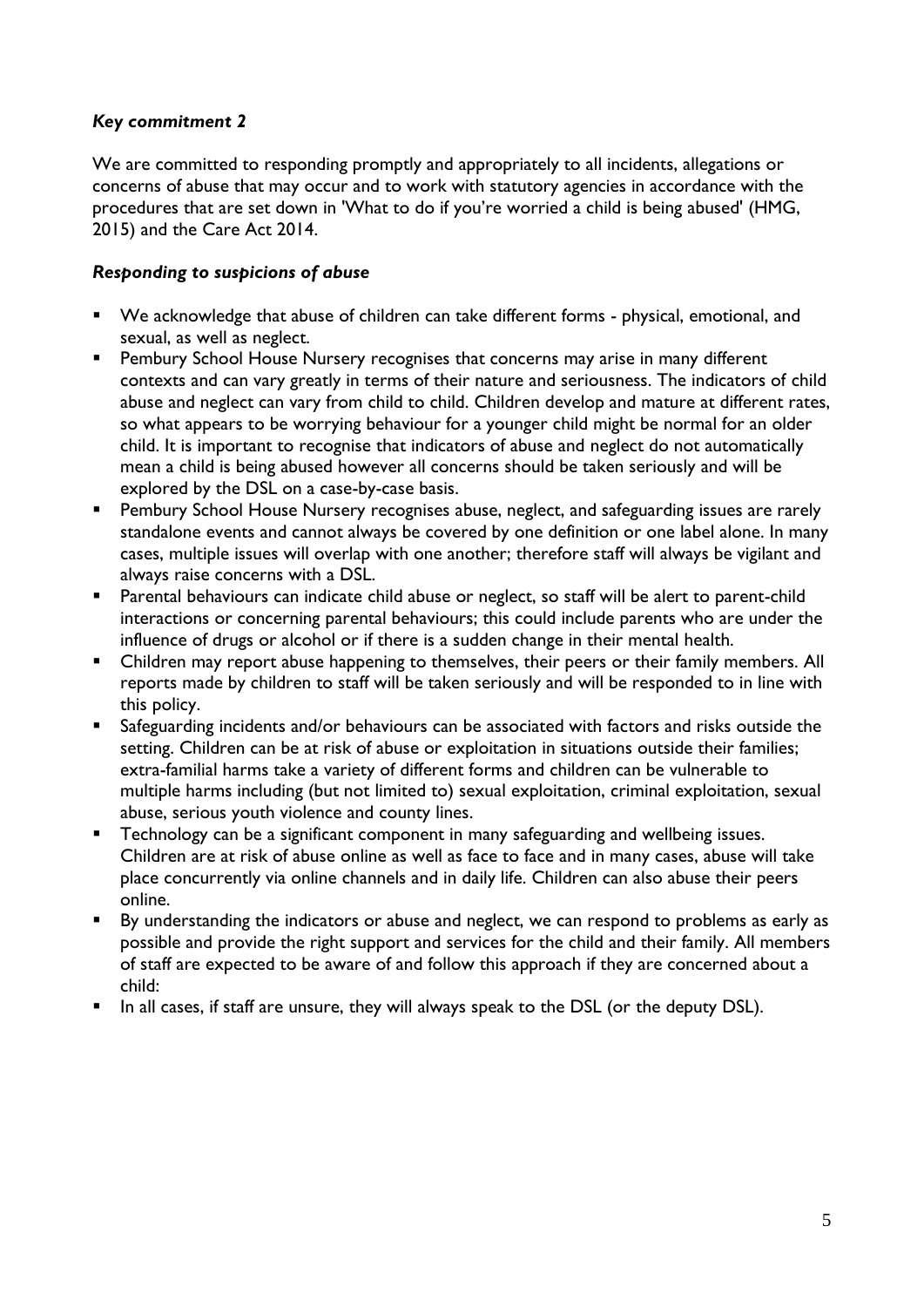

- We ensure that all staff have an understanding of the additional vulnerabilities that arise from special educational needs and/or disabilities, plus inequalities of race, gender, language, religion, sexual orientation or culture, and that these receive full consideration in relation to child, young person or vulnerable adult protection.
- When children are suffering from physical, sexual or emotional abuse, or experiencing neglect, this may be demonstrated through:
	- **-** significant changes in their behaviour;
	- **-** deterioration in their general well-being;
	- **-** their comments which may give cause for concern, or the things they say (direct or indirect disclosure);
	- **-** changes in their appearance, their behaviour, or their play;
	- **-** unexplained bruising, marks or signs of possible abuse or neglect; and
	- **-** any reason to suspect neglect or abuse outside the setting.
- We understand how to identify children who may be in need of early help, how to access services for them
- We understand that we should refer any child who may be at risk of significant harm to local authority children's social work services.
- We are prepared to take action if we have concerns about the welfare of a child who fails to arrive at a session when expected. The designated person will take immediate action to contact the child's parent to seek an explanation for the child's absence and be assured that the child is safe and well. If no contact is made with the child's parents and the designated person has reason to believe that the child is at risk of significant harm, the relevant professionals are contacted immediately and LSCB procedures are followed. If the child has current involvement with social care the social worker is notified on the day of the unexplained absence.
- We are aware of other factors that affect children's vulnerability that may affect, or may have affected, children and young people using our provision, such as abuse of children who have special educational needs and/or disabilities; fabricated or induced illness; child abuse linked to beliefs in spirit possession; sexual exploitation of children, including through internet abuse; Female Genital Mutilation and radicalisation or extremism.
- **•** In relation to radicalisation and extremism, we follow the Prevent Duty guidance for England and Wales published by the Home Office (Counter Terrorism and Security Act, 2015) and LSP procedures on responding to radicalisation.
- We are also aware that early year practitioners should follow local authority published safeguarding procedures to respond to FGM and other safeguarding issues, which involves contacting police if a crime of FGM has been or may be about to be committed.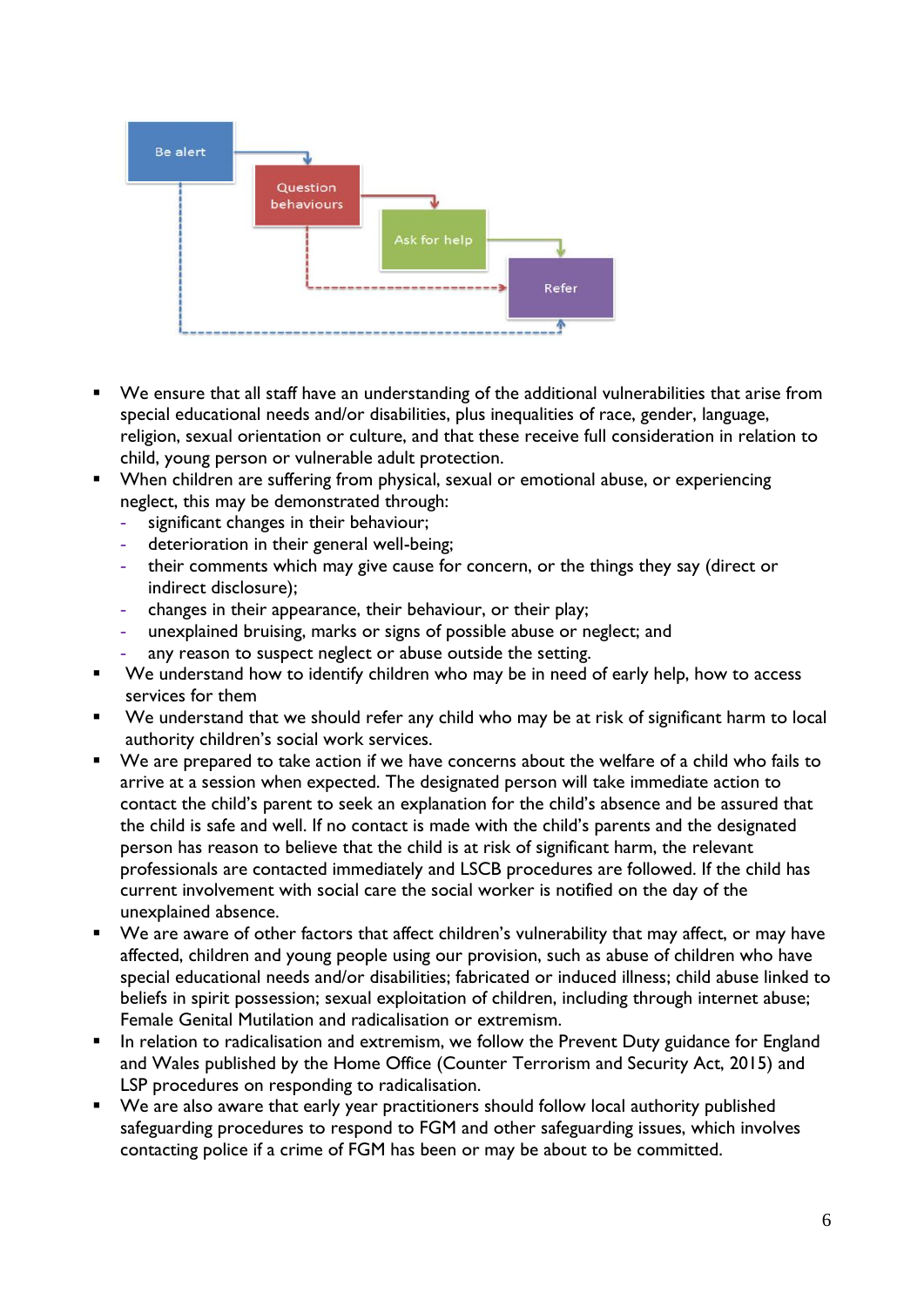- We respond to any disclosures sensitively and appropriately and take care not to influence the outcome either through the way we speak to children or by asking questions of children (although we may check out/clarify the details of what we think they have told us with them).
- In the event that a staff member or volunteer is unhappy with the decision made of the designated person in relation to whether to make a safeguarding referral they must follow escalation procedures.
- All staff know that they can contact the NSPCC whistleblowing helpline if they feel that or organisation and the local authority have not taken appropriate action to safeguard a child and this has not been addressed satisfactorily through organisational escalation and professional challenge procedures.

# *Recording suspicions of abuse and disclosures*

- Where a child makes comments to a member of staff that give cause for concern (disclosure), or a member of staff observes signs or signals that give cause for concern, such as significant changes in behaviour; deterioration in general well-being; unexplained bruising, marks or signs of possible abuse or neglect; that member of staff:
	- **-** listens to the child, offers reassurance and gives assurance that she or he will take action;
	- **-** does not question the child, although it is OK to ask questions for the purposes of clarification;
	- **-** makes a written record that forms an objective record of the observation or disclosure that includes: the date and time of the observation or the disclosure; the exact words spoken by the child as far as possible; the name of the person to whom the concern was reported, with the date and time; and the names of any other person present at the time.
- These records are signed and dated and kept in the child's personal file, which is kept securely and confidentially.
- **The member of staff acting as the designated person is informed of the issue at the earliest** opportunity, and always within one working day.

### *Escalation process*

- **E** If we feel that a referral made has not been dealt with properly or that concerns are not being addressed or responded to, we will follow the LSP escalation process.
- We will ensure that staff are aware of how to escalate concerns.
- We will follow local procedures published by the LSP or safeguarding partners to resolve professional disputes.

### *Informing parents*

- **EXECT** Parents are normally the first point of contact. Concerns are normally discussed with parents to gain their view of events, unless it is felt that this may put the child or other person at risk, or may interfere with the course of a police investigation, or may unduly delay the referral, or unless it is otherwise unreasonable to seek consent. Advice will be sought from social care, or in some circumstances police, where necessary.
- Parents are informed when we make a record of concerns in their child's file and that we also make a note of any discussion we have with them regarding a concern.
- **EXTE:** If a suspicion of abuse warrants referral to social care, parents are informed at the same time that the referral will be made, except where the procedures of the LSCB/LSP Partners does not allow this, for example, where it is believed that the child may be placed at risk.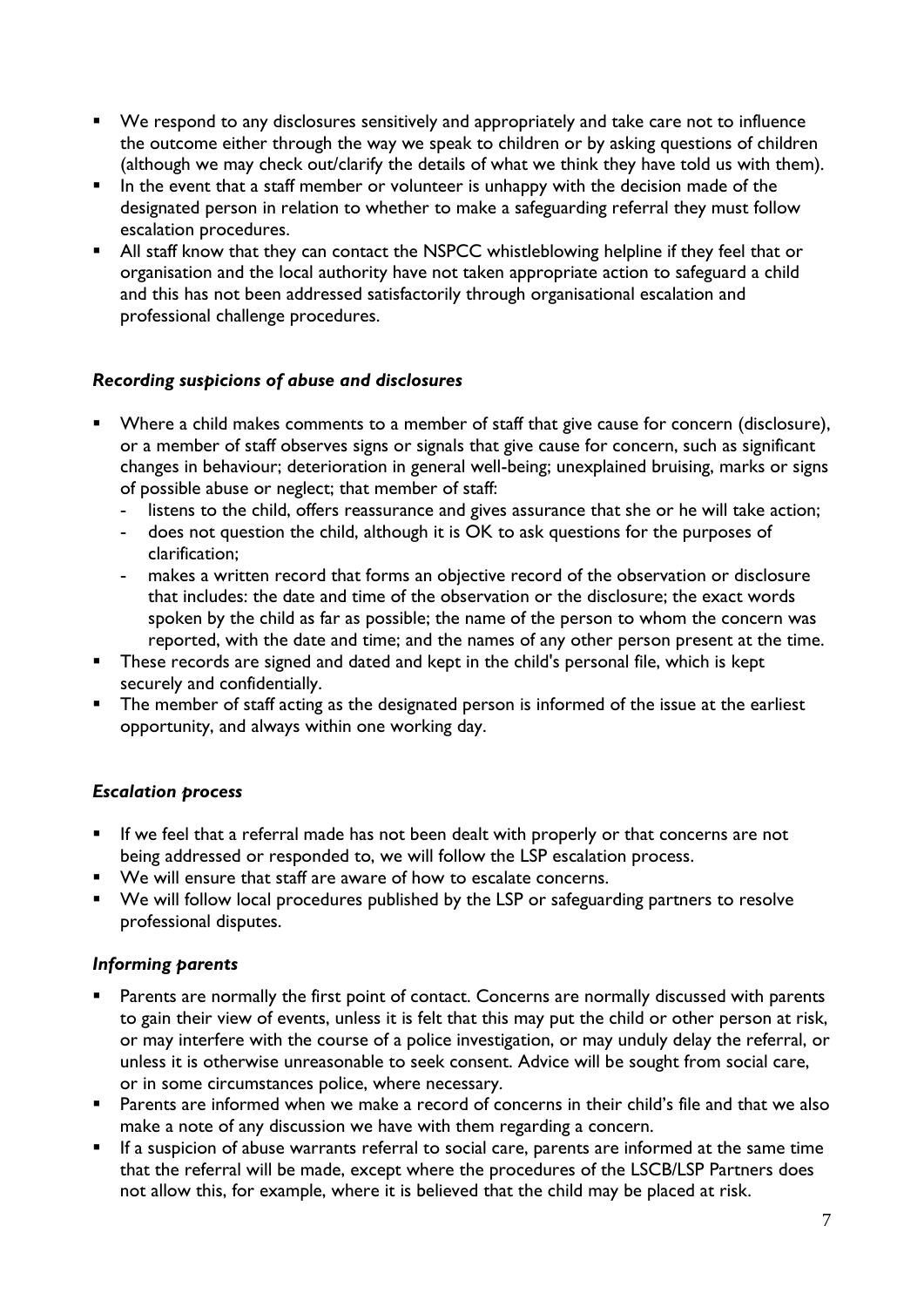**E** If there is a possibility that advising a parent beforehand may place a child at greater risk (or interfere with a police response) the designated person should consider seeking advice from children's social care, about whether or not to advise parents beforehand, and should record and follow the advice given.

### *Liaison with other agencies and multi-agency working*

- We work within the LSCB/LSP Partners guidelines.
- The current version of 'What to do if you're worried a child is being abused' is available for parents and staff and all staff are familiar with what they need to do if they have concerns.
- We have procedures for contacting the local authority regarding child protection issues and concerns about children's welfare.
- We notify Ofsted of any incident or accident and any changes in our arrangements which may affect the well-being of children or where an allegation of abuse is made against a member of staff (whether the allegations relate to harm or abuse committed on our premises or elsewhere). Notifications to Ofsted are made as soon as is reasonably practicable, but at the latest within 14 days of the allegations being made.

### *Allegations against staff and persons in position of trust*

- We ensure that all parents know how to complain about the behaviour or actions of staff or volunteers within the setting.
- We ensure that all staff volunteers and anyone else working in the setting knows how to raise concerns that they may have about the conduct or behaviour of other people including staff/colleagues.
- We will recognise and respond to allegations that a person who works with children has:
	- **-** behaved in a way that has harmed a child, or may have harmed a child
	- **-** possibly committed a criminal offence against or related to a child
	- **-** behaved towards a child or children in a way that indicates they may pose a risk of harm to children.
	- **-** behaved or may have behaved in a way that indicates they may not be suitable to work with children.
- We respond to any concerns raised by staff and volunteers who know how to escalate their concerns if they are not satisfied with our response.
- We refer any such complaint immediately to a senior manager within the organisation and the Local Authority Designated Officer (LADO) as necessary to investigate and/or offer advice:

[kentchildrenslado@kent.gov.uk](mailto:kentchildrenslado@kent.gov.uk) Telephone: 03000 410888

- We also report any such alleged incident to Ofsted (unless advised by LADO that this is unnecessary due to the incident not meeting the threshold), as well as what measures we have taken. We are aware that it is an offence not to do this.
- We co-operate entirely with any investigation carried out by children's social care in conjunction with the police.
- Where the management team and children's social care agree it is appropriate in the circumstances, the member of staff or volunteer will be suspended for the duration of the investigation. This is not an indication of admission that the alleged incident has taken place, but is to protect the staff, as well as children and families, throughout the process. Where it is appropriate and practical and agreed with LADO, we will seek to offer an alternative to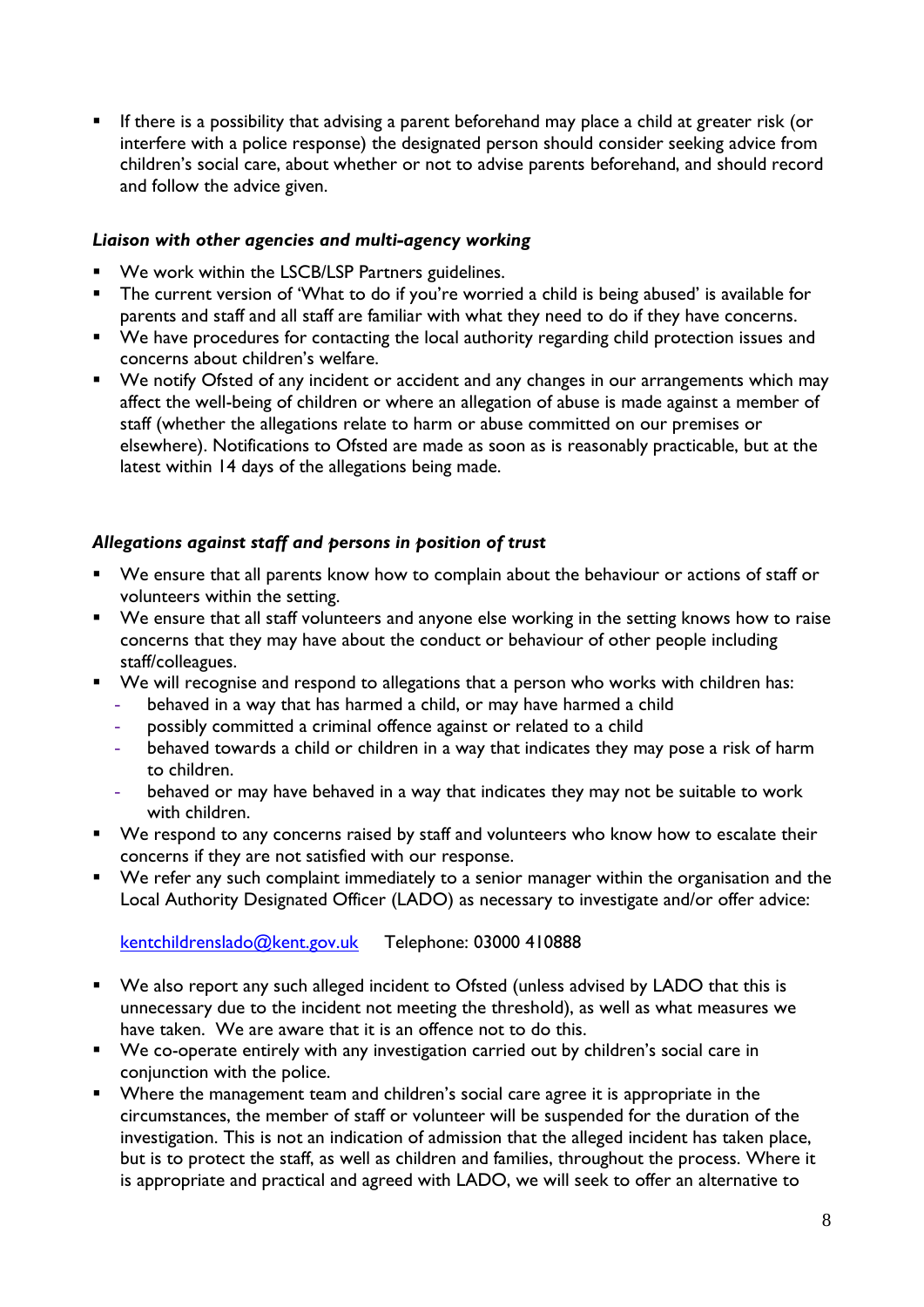suspension for the duration of the investigation, if an alternative is available that will safeguard children and not place the affected staff or volunteer at risk.

# *Disciplinary action*

Where a member of staff or volunteer has been dismissed due to engaging in activities that caused concern for the safeguarding of children or vulnerable adults, we will notify the Disclosure and Barring Service of relevant information, so that individuals who pose a threat to children and vulnerable groups can be identified and barred from working with these groups.

# *Key commitment 3*

We are committed to promoting awareness of child abuse issues throughout our training and learning programmes for adults. We are also committed to empowering children through our early childhood curriculum, promoting their right to be strong, resilient and listened to.

# *Training*

- **•** Training opportunities are sought for all adults involved in the setting to ensure that they are able to recognise the signs and signals of possible physical abuse, emotional abuse, sexual abuse (including child sexual exploitation) and neglect and that they are aware of the local authority guidelines for making referrals. Training opportunities should also cover extra familial threats such as online risks, radicalisation and grooming, and how to identify and respond to families who may be in need of early help, and organisational safeguarding procedures.
- We ensure that all staff know the procedures for reporting and recording any concerns they may have about the provision.

# *Planning*

■ The layout of the rooms allows for constant supervision.

### *Curriculum*

- We create within the setting a culture of value and respect for individuals, having positive regard for children's heritage arising from their colour, ethnicity, languages spoken at home, cultural and social background.
- We introduce key elements of child protection into our EYFS curriculum, so that children can develop understanding of why and how to keep safe.
- We ensure that this is carried out in a way that is developmentally appropriate for the children.

# *Confidentiality*

■ All suspicions and investigations are kept confidential and shared only with those who need to know. Any information is shared under the guidance of the LSCB/LSP and in line with the GDPR, Data Protection Act 2018, and Working Together 2018.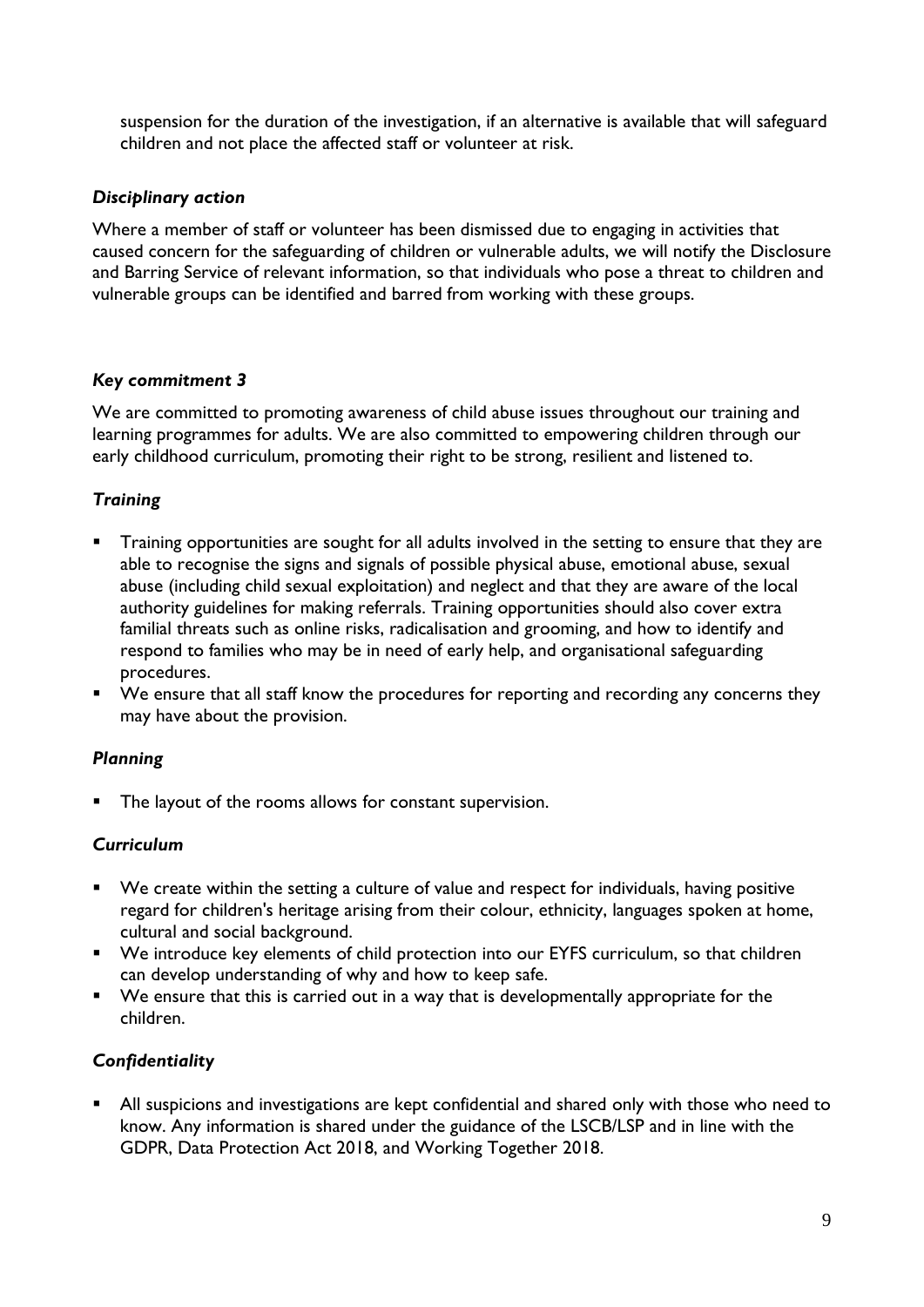# *Support to families*

- We believe in building trusting and supportive relationships with families, staff and volunteers.
- We make clear to parents our role and responsibilities in relation to child protection, such as for the reporting of concerns, information sharing, monitoring of the child, and liaising at all times with the local children's social care team.
- We will continue to welcome the child and the family whilst investigations are being made in relation to any alleged abuse.
- We follow the Child Protection Plan as set by the child's social worker in relation to the setting's designated role and tasks in supporting that child and their family, subsequent to any investigation.
- We will engage with any child in need plan or early help plan as agreed.
- Confidential records kept on a child are shared with the child's parents or those who have parental responsibility for the child in accordance with the guidance of the LSCB.

### **Legal framework**

#### *Primary legislation*

- Children Act (1989 s47)
- Protection of Children Act (1999)
- **The Children Act (2004 s1, s11, s17)**
- Children and Social Work Act 2017
- Safeguarding Vulnerable Groups Act (2006)
- Childcare Act (2006)
- Child Safeguarding Practice Review and Relevant Agency (England) Regulations 2018
- Working Together to Safeguard Children (2018)
- What to do if you're worried a child is being abused (2015)
- Keeping Children Safe in Education (2021)
- Ofsted: Inspecting safeguarding in early years, education and skills settings (2019)
- Statutory Framework for the Early Years Foundation Stage (2021)

#### *Secondary legislation*

- Sexual Offences Act (2003)
- Criminal Justice and Court Services Act (2000)
- Equality Act (2010)
- General Data Protection Regulations (GDPR) (2018)
- Childcare (Disqualification) Regulations (2009)
- Children and Families Act (2014)
- Care Act (2014)
- **•** Serious Crime Act (2015)
- Counter-Terrorism and Security Act (2015)

#### *Useful websites*

- [https://www.gov.uk/governmentpublications/safeguarding-children-and-protecting](https://www.gov.uk/governmentpublications/safeguarding-children-and-protecting-professionals-in-early-years-settings-online-safety-considerations)[professionals-in-early-years-settings-online-safety-considerations](https://www.gov.uk/governmentpublications/safeguarding-children-and-protecting-professionals-in-early-years-settings-online-safety-considerations)
- [www.gov.uk/government/publications/keeping-children-safe-in-education-2](http://www.gov.uk/government/publications/keeping-children-safe-in-education-2)